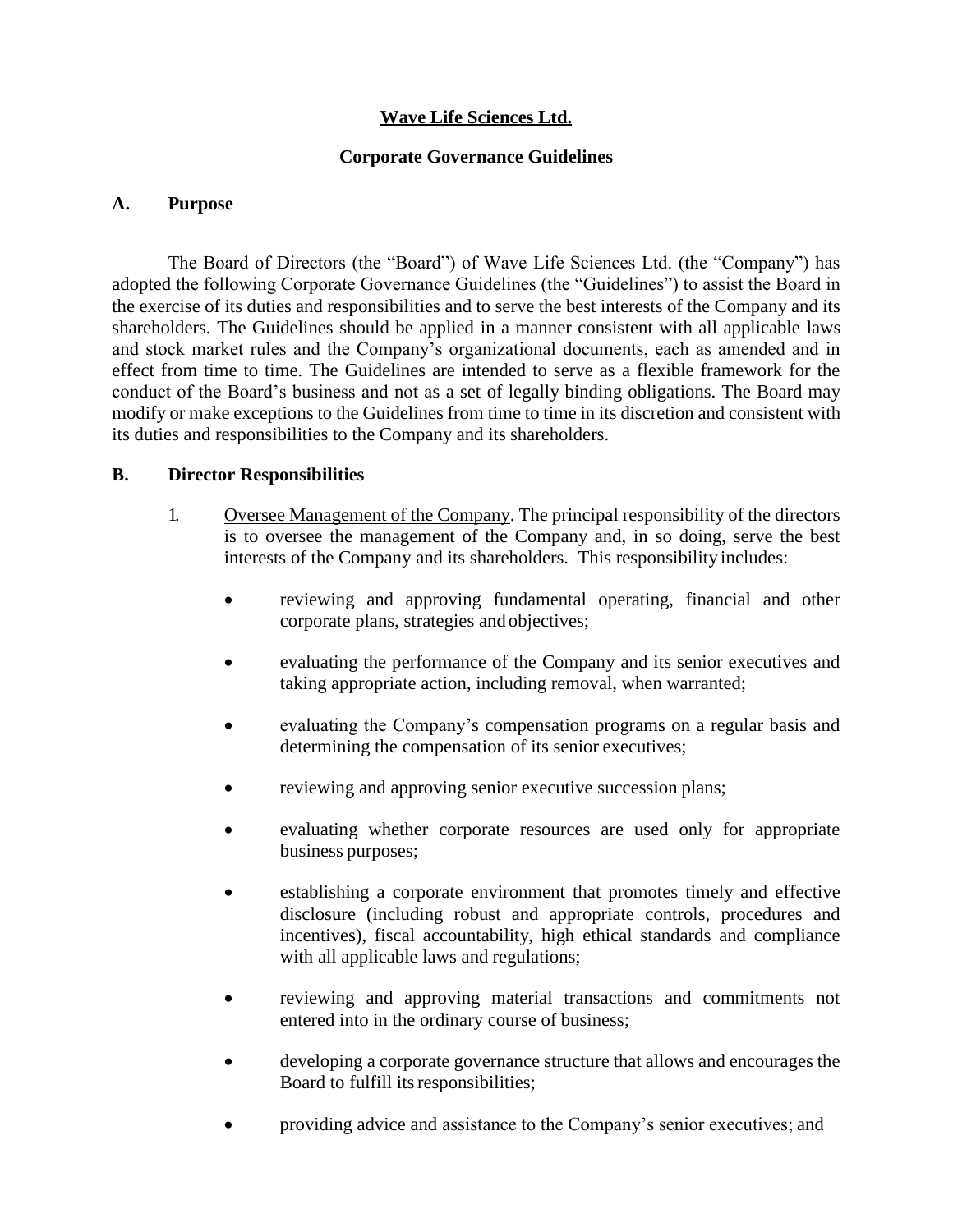- evaluating the overall effectiveness of the Board and its committees.
- 2. Exercise Business Judgment. In discharging their fiduciary duties of care, loyalty and candor, directors are expected to exercise their business judgment to act in what they reasonably believe to be the best interests of the Company and its shareholders.
- 3. Understand the Company and its Business. Directors have an obligation to become and remain informed about the Company and its business, including the following:
	- the principal operational and financial objectives, strategies and plans of the Company;
	- the results of operations and financial condition of the Company and of significant subsidiaries and business segments;
	- the relative standing of the business segments within the Company and as compared to competitors;
	- the factors that determine the Company's success; and
	- the risks and problems that affect the Company's business and prospects.
- 4. Establish Effective Systems. Directors are responsible for determining that effective systems are in place for the periodic and timely reporting to the Board on important matters concerning the Company, including the following:
	- current business and financial performance, the degree of achievement of approved objectives and the need to address forward-planning issues;
	- future business prospects and forecasts, including actions, facilities, personnel and financial resources required to achieve forecasted results;
	- financial statements, with appropriate segment or divisional breakdowns;
	- compliance programs to assure the Company's compliance with law and corporate policies;
	- material litigation and governmental and regulatory matters; and
	- monitoring and, where appropriate, responding to communications from shareholders.

Directors should also periodically review the integrity of the Company's internal control and management information systems.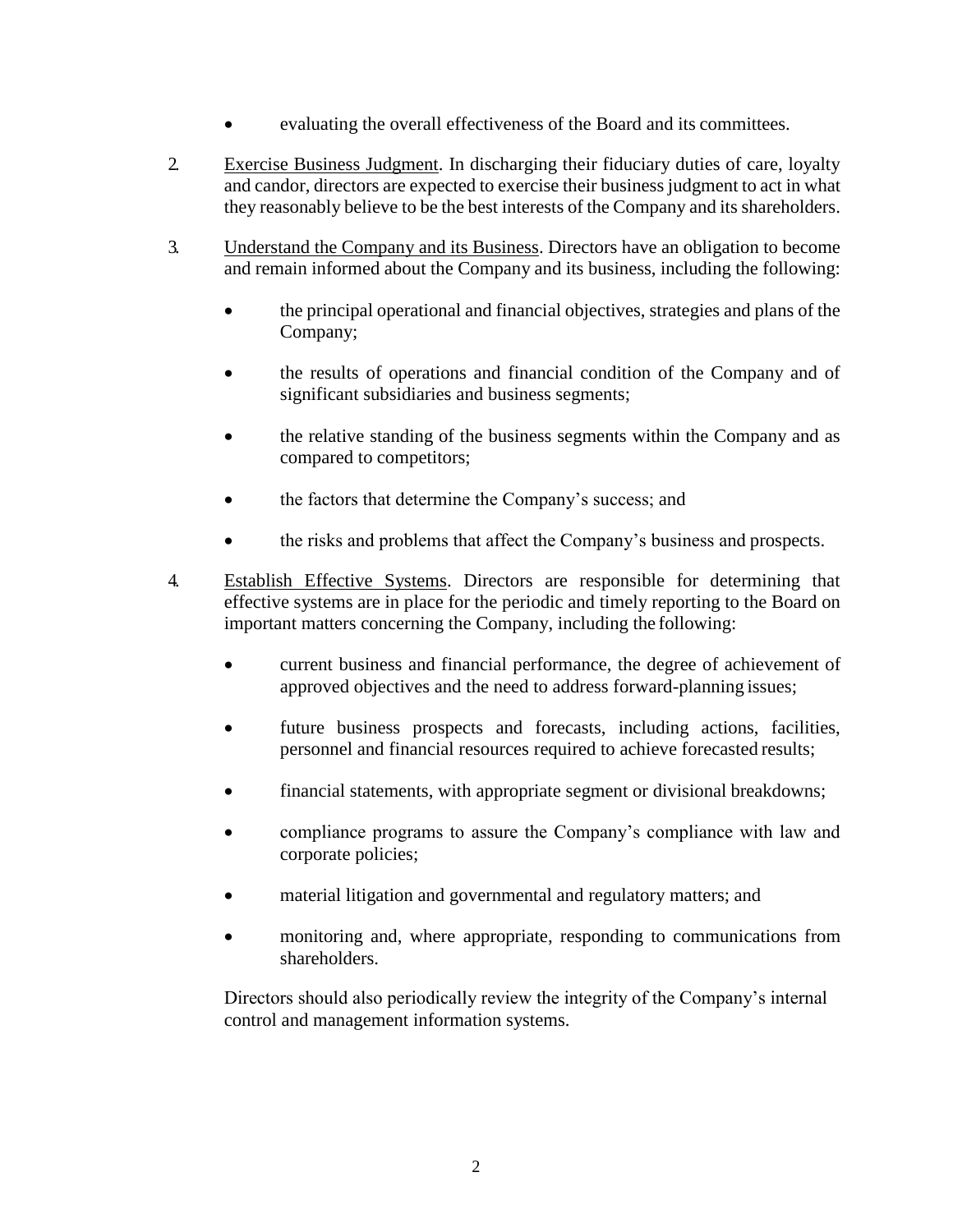- 5. Board and Committee Meetings. Directors are responsible for attending Board meetings and meetings of committees on which they serve, and devoting the time needed, and meeting as frequently as necessary, to discharge their responsibilities properly.
- 6. Reliance on Management and Advisors; Indemnification. The directors are entitled to rely on the Company's senior executives and its outside advisors, auditors and legal counsel, except to the extent that any such person's integrity, honesty or competence is in doubt. The directors are also entitled to Company- provided indemnification, statutory exculpation and directors' and officers' liability insurance.

# **C. Director Qualification Standards**

1. Independence. Except as may otherwise be permitted by Nasdaq Stock Market ("Nasdaq") rules, a majority of the members of the Board shall be independent directors. To be considered independent: (1) a director must be independent as determined under Section 5605 of the Nasdaq Marketplace Rules and (2) in the Board's judgment, the director must not have a material relationship with the Company (either directly or as a partner, shareholder or officer of an organization that has a relationship with theCompany).

The Board has established guidelines to assist it in determining whether a director has a material relationship with the Company. Under these guidelines, a director will not be considered to have a material relationship with the Company if (1) he or she is independent as determined under Section 5605 of the Nasdaq Marketplace Rules and (2) he or she:

- (i) is an executive officer of another company which is indebted to the Company, or to which the Company is indebted, unless the total amount of either company's indebtedness to the other is more than 1% of the total consolidated assets of the company he or she serves as an executive officer, or
- (ii) serves as an officer, director or trustee of a tax exempt organization, unless the Company's discretionary contributions to such organization are more than the greater of \$1 million or 2% of that organization's consolidated gross revenues. (The Company's automatic matching of employee charitable contributions will not be included in the amount of the Company's contributions for this purpose.)

In addition, ownership of a significant amount of the Company's shares, by itself, does not constitute a material relationship.

For relationships not covered by the guidelines set forth above, the determination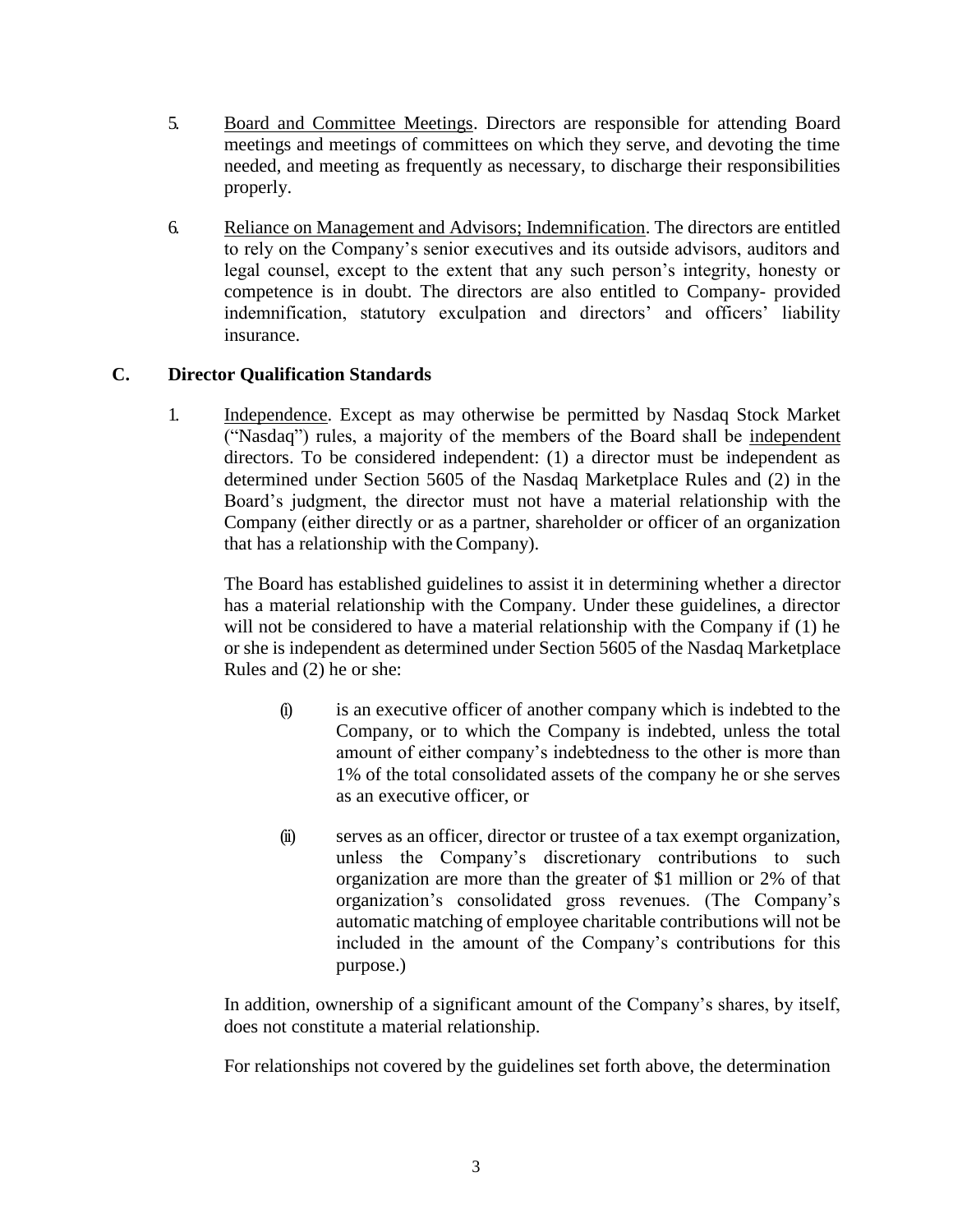of whether a material relationship exists shall be made by the other members of the Board who are independent as defined above.

- 2. Size of the Board. The Board believes that its current size is appropriate given the Company's present circumstances, but that a smaller or larger Board may be appropriate at any given time, depending on circumstances and changes in the Company's business.
- 3. Other Directorships. A director shall limit the number of other public company boards on which he or she serves so that he or she is able to devote adequate time to his or her duties to the Company, including preparing for and attending meetings. Directors should advise the Chairman of the Board and the Chairman of the Nominating and Corporate Governance Committee in advance of accepting an invitation to serve on another public company board. Service on boards and/or committees of other organizations shall comply with the Company's conflict of interest policies.
- 4. Tenure. The Board does not believe it should establish term limits. Term limits could result in the loss of directors who have been able to develop, over a period of time, increasing insight into the Company and its operations and an institutional memory that benefit the entire membership of the Board as well as management. As an alternative to term limits, the Nominating and Corporate Governance Committee shall review each director's continuation on the Board at least once every three years. This will allow each director the opportunity to conveniently confirm his or her desire to continue as a member of the Board and allow the Company to conveniently replace directors who are no longer interested or effective.
- 5. Lead Director. The Nominating and Corporate Governance Committee shall periodically assess the Board's leadership structure, including whether the offices of Chairman of the Board and Chief Executive Officer should be separate, whether the Company should have an independent "Lead Director" in the event that the Chairman of the Board is not an independent director, and why the Board's leadership structure is appropriate given the specific characteristics or circumstances of the Company. In the event that the Chairman of the Board is not an independent director, the Nominating and Corporate Governance Committee may designate an independent director to serve as "Lead Director," who shall be approved by a majority of the independent directors.

The Lead Director, if one is appointed, shall:

- chair any meeting of the non-management or independent directors in executive session;
- meet with any director who is not adequately performing his or her duties as a member of the Board or any committee;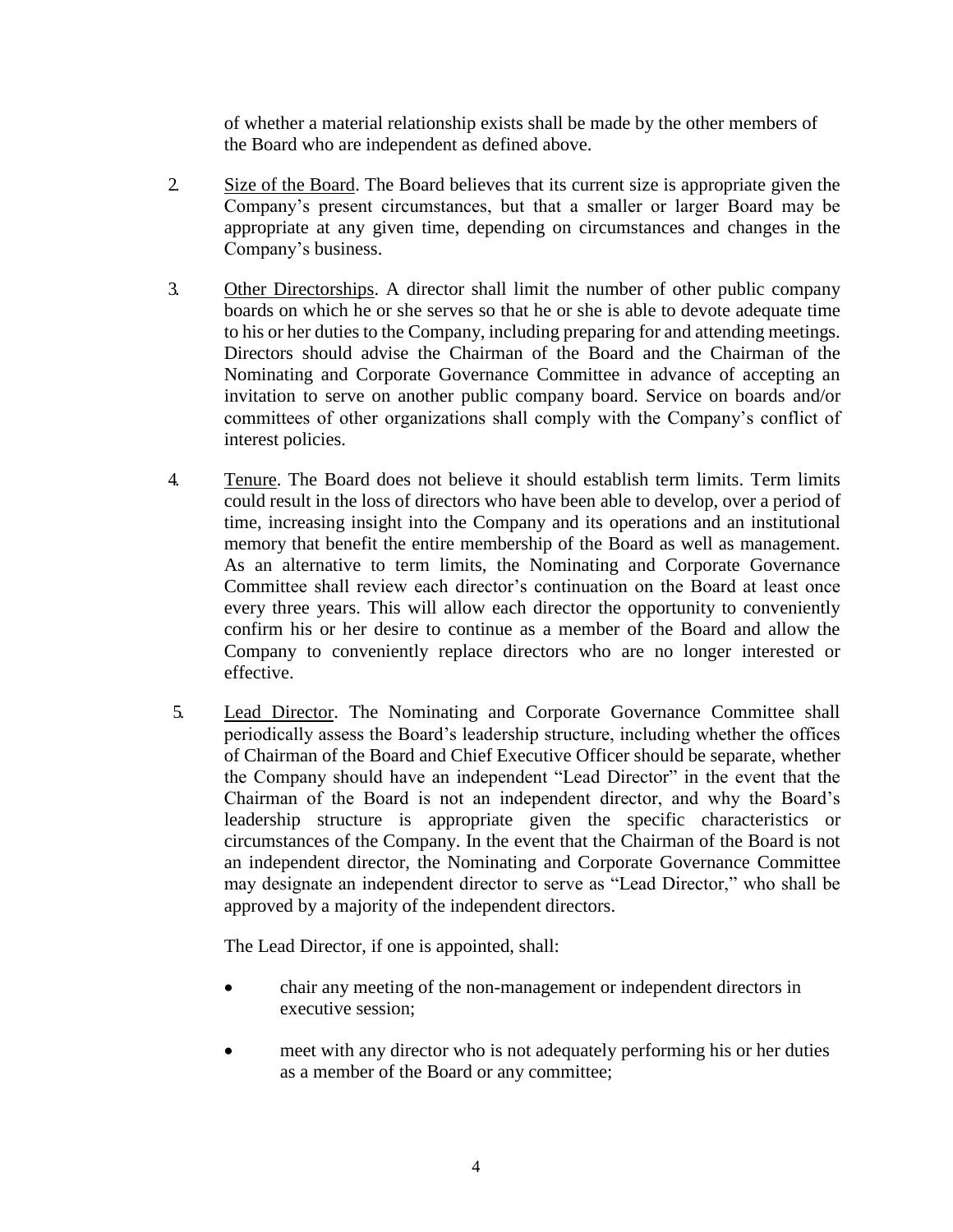- facilitate communications between other members of the Board and the Chairman of the Board and/or the Chief Executive Officer; however, each director is free to communicate directly with the Chairman of the Board and with the Chief Executive Officer;
- work with the Chairman of the Board in the preparation of the agenda for each Board meeting and in determining the need for special meetings of the Board; and
- otherwise consult with the Chairman of the Board and/or the Chief Executive Officer on matters relating to corporate governance and Board performance.

Unless the Board determines otherwise, an individual will serve as Lead Director for no more than three consecutive years.

- 6. Separation of the Offices of Chairman and Chief Executive Officer. The Board does not believe it should establish a policy on whether the offices of Chairman of the Board and Chief Executive Officer should be separate and, if they are to be separate, whether the Chairman of the Board should be selected from among the independent directors or should be an employee of the Company.
- 7. Selection of New Director Candidates. Except where the Company is legally required by contract, Company organizational document or otherwise to provide third parties with the ability to nominate directors, the Nominating and Corporate Governance Committee shall be responsible for (i) identifying individuals qualified to become Board members, consistent with criteria approved by the Board, and (ii) recommending to the Board the persons to be nominated for election as directors at any meeting of shareholders and the persons to be elected by the Board to fill any vacancies on the Board. Director nominees shall be considered for recommendation by the Nominating and Corporate Governance Committee in accordance with these Guidelines, the policies and principles in its charter and the criteria set forth in Attachment A to these Guidelines. It is expected that the Nominating and Corporate Governance Committee will have direct input from the Chairman of the Board, the Chief Executive Officer and, if one is appointed, the Lead Director.
- 8. Extending the Invitation to a New Director Candidate to Join the Board. The invitation to join the Board should be extended either by the Chairman of the Board, on behalf of the Board, or the Chairman of the Nominating and Corporate Governance Committee, on behalf of such Committee. Unauthorized approaches to prospective directors can be premature, embarrassing and harmful.
- 9. Change of Responsibility of Director. Any director who retires from his or her principal current employment, or who materially changes his or her current position, shall be required to offer to resign from the Board. The Nominating and Corporate Governance Committee shall then recommend to the Board whether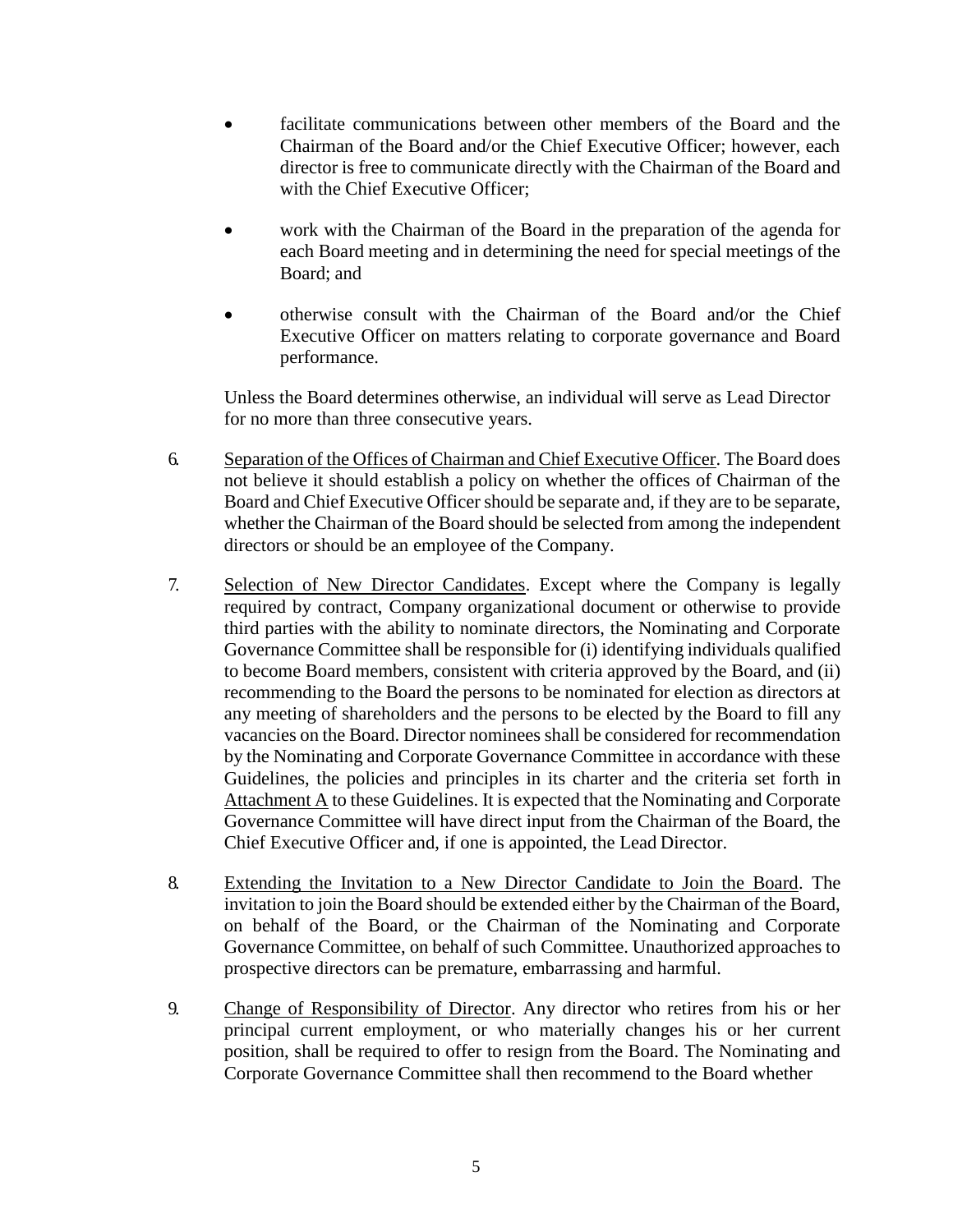the Board should accept the offer to resign in light of his or her new status.

- 10. Former Chief Executive Officer's Board Membership. The Board believes that the continuation of a former Chief Executive Officer of the Company on the Board is a matter to be decided in each individual instance by the Board, upon recommendation of the Nominating and Corporate Governance Committee. Accordingly, when the Chief Executive Officer ceases to serve in that position, he or she will be expected to resign from the Board if so requested by the Board, upon recommendation of the Nominating and Corporate Governance Committee.
- 11. Involvement of Director in Certain Legal Proceedings. Any director who becomes involved in legal proceedings requiring disclosure under paragraphs 2 through 6 of Item 401(f) of Regulation S-K, or the successors to such provisions, should offer to tender his or her resignation to the Board. The Nominating and Corporate Governance Committee shall then recommend to the Board whether the Board should accept the offer to resign in light of all relevant circumstances.
- 12. Director Emeritus. The Board, in its sole discretion, may appoint a director to the status of Director Emeritus upon his or her voluntary departure from the Board. The status of Director Emeritus shall be solely honorary, and shall not confer or entail any of the legal rights or responsibilities of adirector.

### **D. Board Meetings**

- 1. Selection of Agenda Items. The Chairman of the Board shall approve the agenda for each Board meeting. Each Board member is free to suggest the inclusion of agenda items and is free to raise at any Board meeting subjects that are not on the agenda for that meeting.
- 2. Frequency and Length of Meetings. The Chairman of the Board, in consultation with the members of the Board, shall determine the frequency and length of the Board meetings. Special meetings may be called from time to time as determined by the needs of the business.
- 3. Advance Distribution of Materials. Information and data that are important to the Board's understanding of the business to be conducted at a Board or committee meeting should generally be distributed in writing to the directors before the meeting, and directors should review these materials in advance of the meeting. The Board acknowledges that certain items to be discussed at a Board or committee meeting may be of an extremely confidential or time-sensitive nature and that the distribution of materials on these matters prior to meetings may not be appropriate or practicable. Presentations made at Board meetings should do more than summarize previously distributed Board meeting materials.
- 4. Executive Sessions. The "independent" directors, as defined by the rules of the Nasdaq, shall meet in executive session at least twice a year to discuss, among other matters, the performance of the Chief Executive Officer. The independent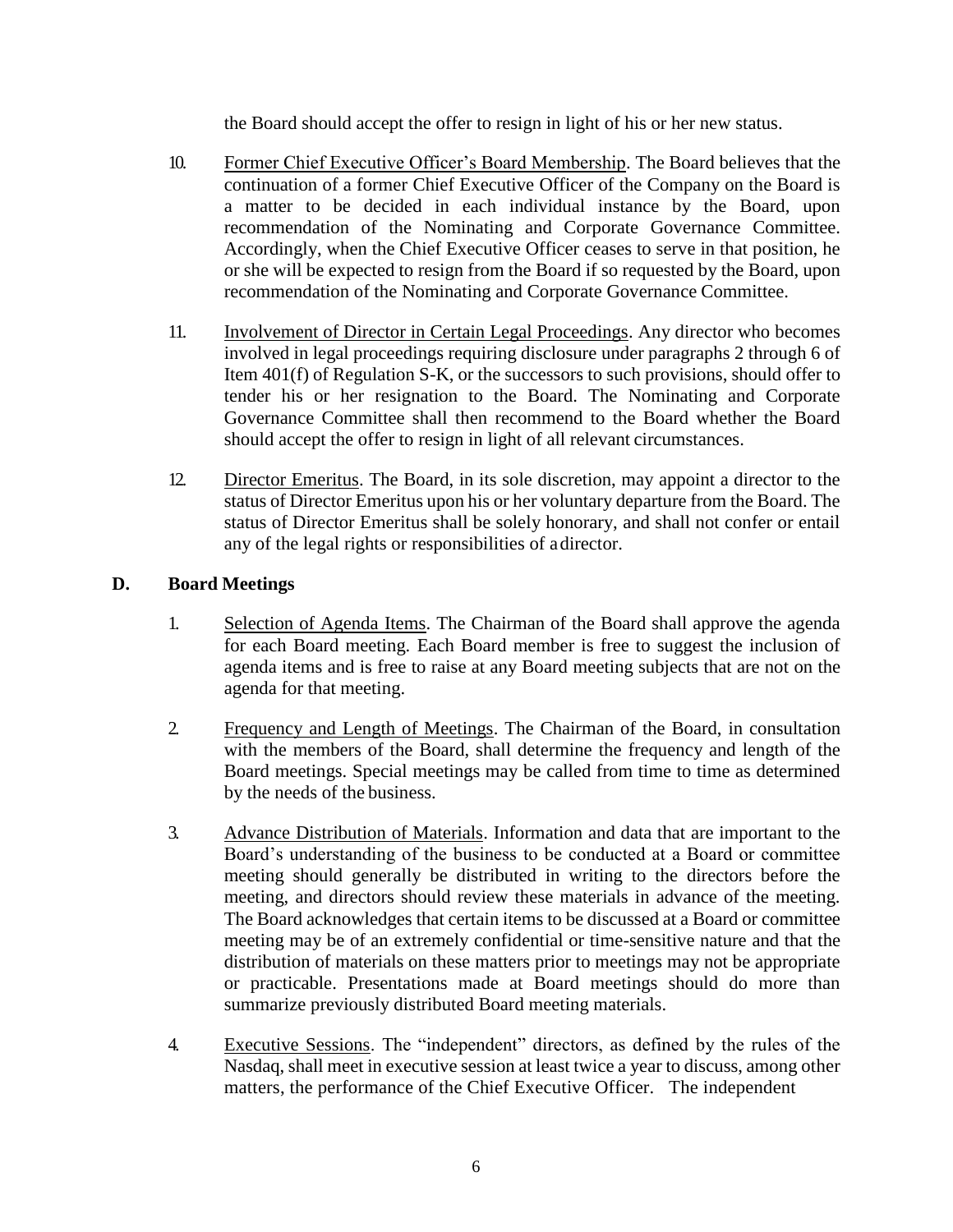directors will meet in executive session at other times at the request of any independent director. Absent unusual circumstances, these sessions shall be held in conjunction with regular Board meetings. The director who presides at these meetings shall be the Chairman of the Board (if an independent director), the Lead Director (if one is appointed), or a director chosen by the independent directors.

5. Attendance of Non-Directors at Board Meetings. The Board encourages the senior executives of the Company to, from time to time, bring Company personnel into Board meetings who (i) can provide additional insight into the items being discussed because of personal involvement in these areas or (ii) should be given exposure to the Board.

### **E. Board Committees**

- 1. Key Committees. The Board shall have at all times an Audit Committee, a Compensation Committee and a Nominating and Corporate Governance Committee. Each such committee shall have a charter that has been approved by the Board. The Board may, from time to time, establish or maintain additional committees as necessary or appropriate.
- 2. Assignment and Rotation of Committee Members. The Nominating and Corporate Governance Committee shall be responsible for recommending to the Board the directors to be appointed to each committee of the Board. Except as otherwise permitted by the applicable rules of the SEC and Nasdaq, each member of the Audit Committee, the Compensation Committee and the Nominating and Corporate Governance Committee shall be an "independent director" as defined by such rules.
- 3. Committee Charters. In accordance with the applicable rules of the Nasdaq, the charters of the Audit Committee, the Compensation Committee and the Nominating and Corporate Governance Committee shall set forth the purposes, goals and responsibilities of the committees as well as qualifications for committee membership, procedures for committee member appointment and removal, committee structure and operations, and committee reporting to the Board. The Board shall, from time to time as it deems appropriate, review and reassess the adequacy of each charter and make appropriate changes.
- 4. Selection of Agenda Items. The chairman of each committee, in consultation with the committee members, shall develop the committee's agenda. At the beginning of the year each committee shall establish a schedule of subjects to be discussed during the year (to the extent practicable). The schedule for each committee meeting shall be furnished to all directors.
- 5. Frequency and Length of Committee Meetings. The chairman of each committee, in consultation with the committee members, shall determine the frequency and length of the committee meetings consistent with any requirements set forth in the committee's charter. Special meetings may be called from time to time as determined by the needs of the business and the responsibilities of the committees.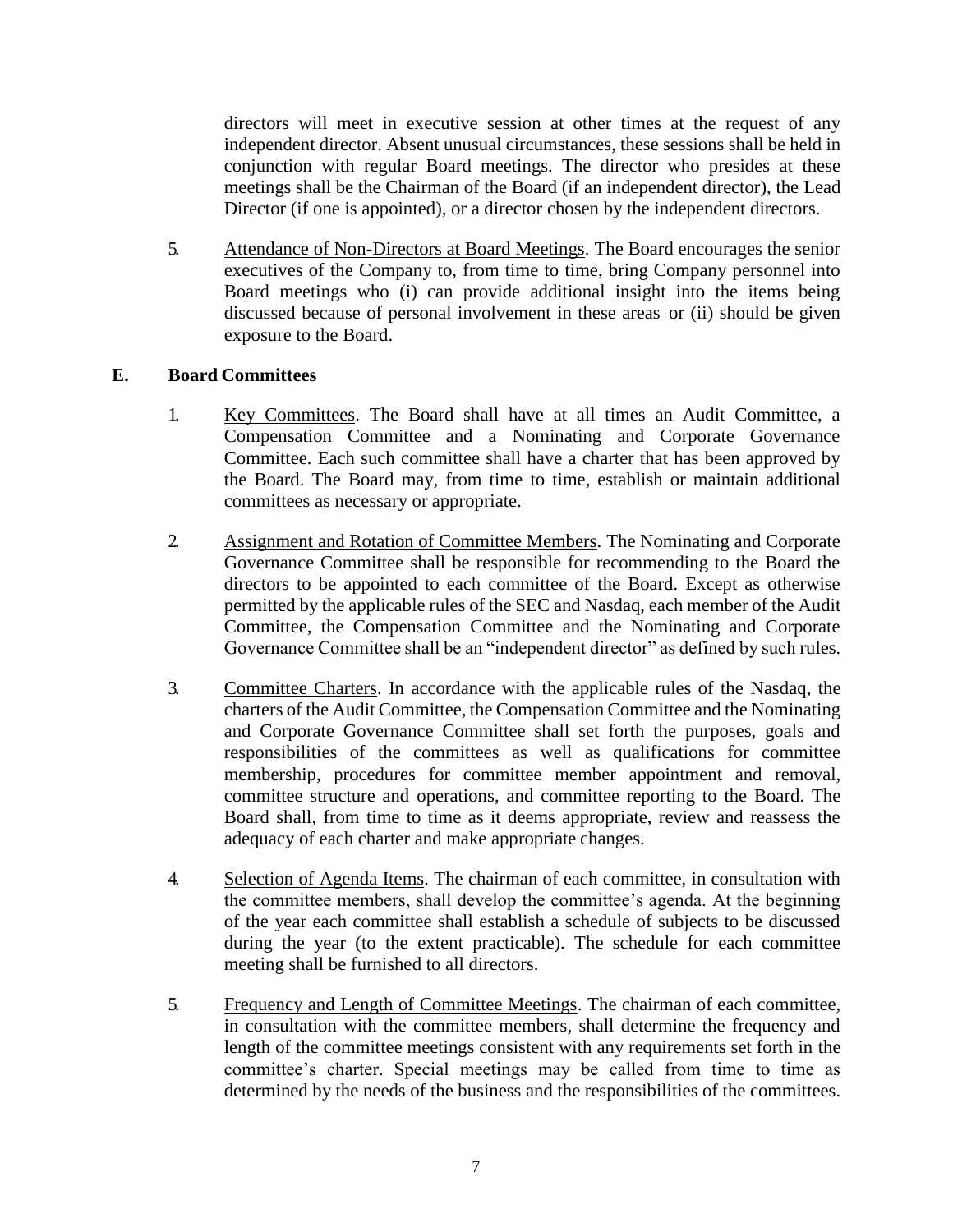### **F. Director Access to Management and Independent Advisors**

- 1. Access to Officers and Employees. Directors have full and free access to officers and employees of the Company. Any meetings or contacts that a director wishes to initiate may be arranged through the Chief Executive Officer or the Secretary or directly by the director. The directors shall use their judgment to ensure that any such contact is not disruptive to the business operations of the Company and shall, to the extent appropriate, copy the Chief Executive Officer on any written communications between a director and an officer or employee of the Company.
- 2. Access to Independent Advisors. The Board and each committee have the power to hire and consult with independent legal, financial or other advisors for the benefit of the Board or such committee, as they may deem necessary, without consulting or obtaining the approval of any officer of the Company in advance. In the discretion of the Board or applicable committee, such independent advisors may, but need not, be the regular advisors to the Company. The Board or any such committee is empowered, without further action by the Company, to cause the Company to pay the compensation of such advisors as established by the Board or any such committee.

### **G. Director Compensation**

- 1. Role of Board and Compensation Committee. The form and amount of director compensation shall be determined by the Board in accordance with the policies and principles set forth below. The Compensation Committee shall conduct an annual review of the compensation of the Company's directors. The Compensation Committee shall consider that questions as to directors' independence may be raised if director compensation and perquisites exceed customary levels, if the Company makes substantial charitable contributions to organizations with which a director is affiliated or if the Company enters into consulting contracts or business arrangements with (or provides other indirect forms of compensation to) a director or an organization with which the director is affiliated.
- 2. Form of Compensation. The Board believes that directors should be incentivized to focus on long-term shareholder value. Including equity as part of director compensation helps align the interest of directors with those of the Company's shareholders.
- 3. Amount of Consideration. The Company seeks to attract exceptional talent to its Board. Therefore, the Company's policy is to compensate directors competitively relative to comparable companies. The Company's management shall, from time to time, present a comparison report to the Board, comparing the Company's director compensation with that of comparable companies. The Board believes that it is appropriate for the Chairman of the Board and the chairmen and members of the committees to receive additional compensation for their services in those positions.
- 4. Director Share Ownership. The Board believes that each director should acquire and hold shares of Company shares in an amount that is meaningful and appropriate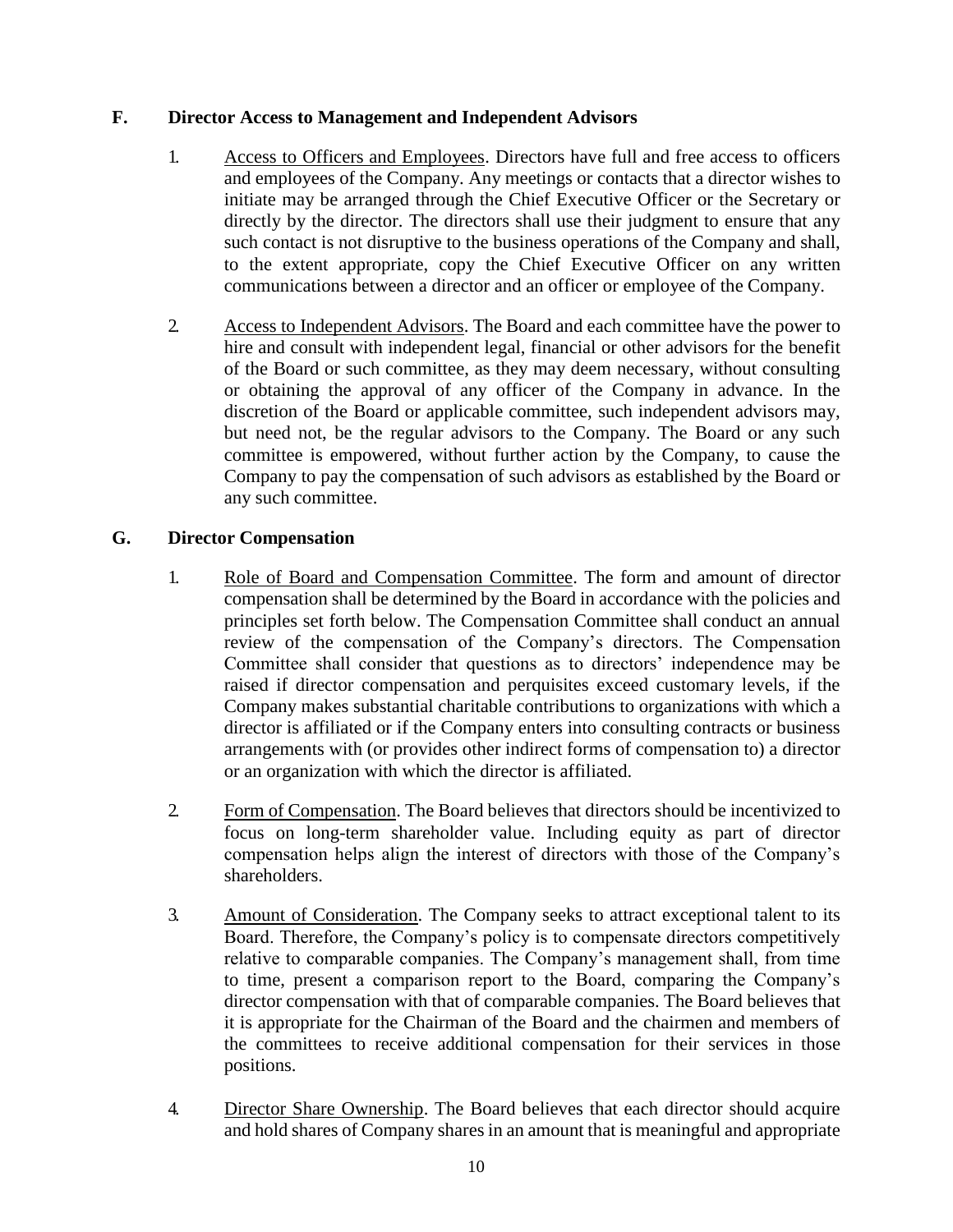to such director. Therefore, the Board may establish a target for share ownership by each director and a time period during which this target is to be met.

5. Employee Directors. Directors who are also employees of the Company shall receive no additional compensation for Board or committee service.

# **H. Director Orientation and ContinuingEducation**

- 1. Director Orientation. The Board and the Company's management shall conduct a mandatory orientation program for new directors. The orientation program shall include presentations by management to familiarize new directors with the Company's strategic plans, its significant financial, accounting and risk management issues, its compliance programs, its code of business conduct and ethics, its principal officers, its internal and independent auditors and its General Counsel and outside legal advisors. In addition, the orientation program shall include a review of the Company's expectations of its directors in terms of time and effort, a review of the directors' fiduciary duties and visits to Company headquarters and, to the extent practical, certain of the Company's significant facilities. All other directors are also invited to attend the orientation program.
- 2. Continuing Education. Each director is expected to be involved in continuing director education on an ongoing basis to enable him or her to better perform his or her duties and to recognize and deal appropriately with issues that arise. The Company shall pay all reasonable expenses related to continuing director education.

### **I. Management Evaluation and Succession**

- 1. Selection of Chief Executive Officer. The Board selects the Company's Chief Executive Officer in the manner that it determines to be in the best interests of the Company and its shareholders.
- 2. Evaluation of Senior Executives. The Compensation Committee shall be responsible for overseeing the evaluation of the Company's senior executives. In conjunction with the Audit Committee, in the case of the evaluation of the senior financial executives, the Compensation Committee shall determine the nature and frequency of the evaluation and the persons subject to the evaluation, supervise the conduct of the evaluation and prepare assessments of the performance of the Company's senior executives, to be discussed with the Board periodically. The Board shall review the assessments to ensure that the senior executives are providing the best leadership for the Company over both the long- and short-term.
- 3. Succession of Senior Executives. The Nominating and Corporate Governance Committee shall be responsible for overseeing the evaluation of succession planning for senior executives. The Nominating and Corporate Governance Committee shall periodically review with the Board and the Company's Chief Executive Officer the plans for succession to the offices of the Chief Executive Officer and other key executives and make recommendations to the Board with respect to the selection of appropriate individuals to succeed to these positions.

# **J. Annual Performance Evaluation of the Board**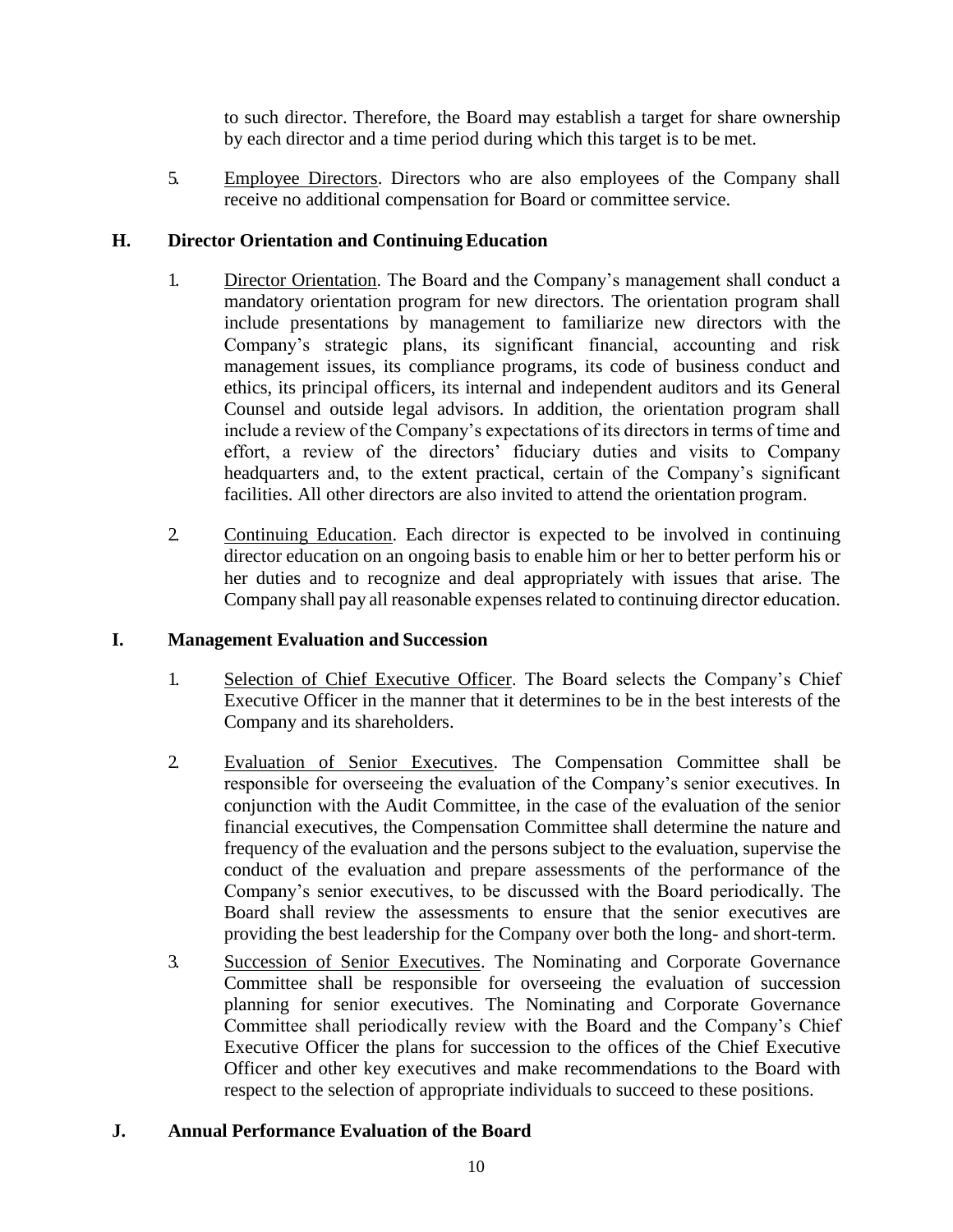The Nominating and Corporate Governance Committee shall oversee an annual selfevaluation of the Board to determine whether it and its committees possess the necessary breadth and diversity of experience, knowledge, perspectives and abilities and are functioning effectively. The Nominating and Corporate Governance Committee shall determine the nature of the evaluation, supervise the conduct of the evaluation and prepare or commission the preparation of an assessment of the Board's performance, to be discussed with the Board. The purpose of this process is to improve the effectiveness of the Board, its committees, and the directors.

# **K. Board Interaction with Shareholders, Institutional Investors, the Press, Customers, Etc.**

The Board believes that the Chief Executive Officer and his or her designees speak for the Company. Individual Board members may, from time to time, meet or otherwise communicate with various constituencies that are involved with the Company. It is, however, expected that Board members would do so with the knowledge of, and, absent unusual circumstances or as contemplated by the committee charters, only at the request of, the Company's senior executives.

The Board will give appropriate attention to written communications that are submitted by shareholders and other interested parties, and will respond if and as appropriate. Absent unusual circumstances or as contemplated by the committee charters, the Chairman of the Board (if an independent director), or the Lead Director (if one is appointed), or otherwise the Chairman of the Nominating and Corporate Governance Committee, shall, subject to advice and assistance from the General Counsel or outside legal counsel, (1) be primarily responsible for monitoring communications from shareholders and other interested parties, and (2) provide copies or summaries of such communications to the other directors as he or she considers appropriate.

### **L. Periodic Review of the Corporate Governance Guidelines**

The Nominating and Corporate Governance Committee shall, from time to time as it deems appropriate, review and reassess the adequacy of these Guidelines and recommend any proposed changes to the Board for approval.